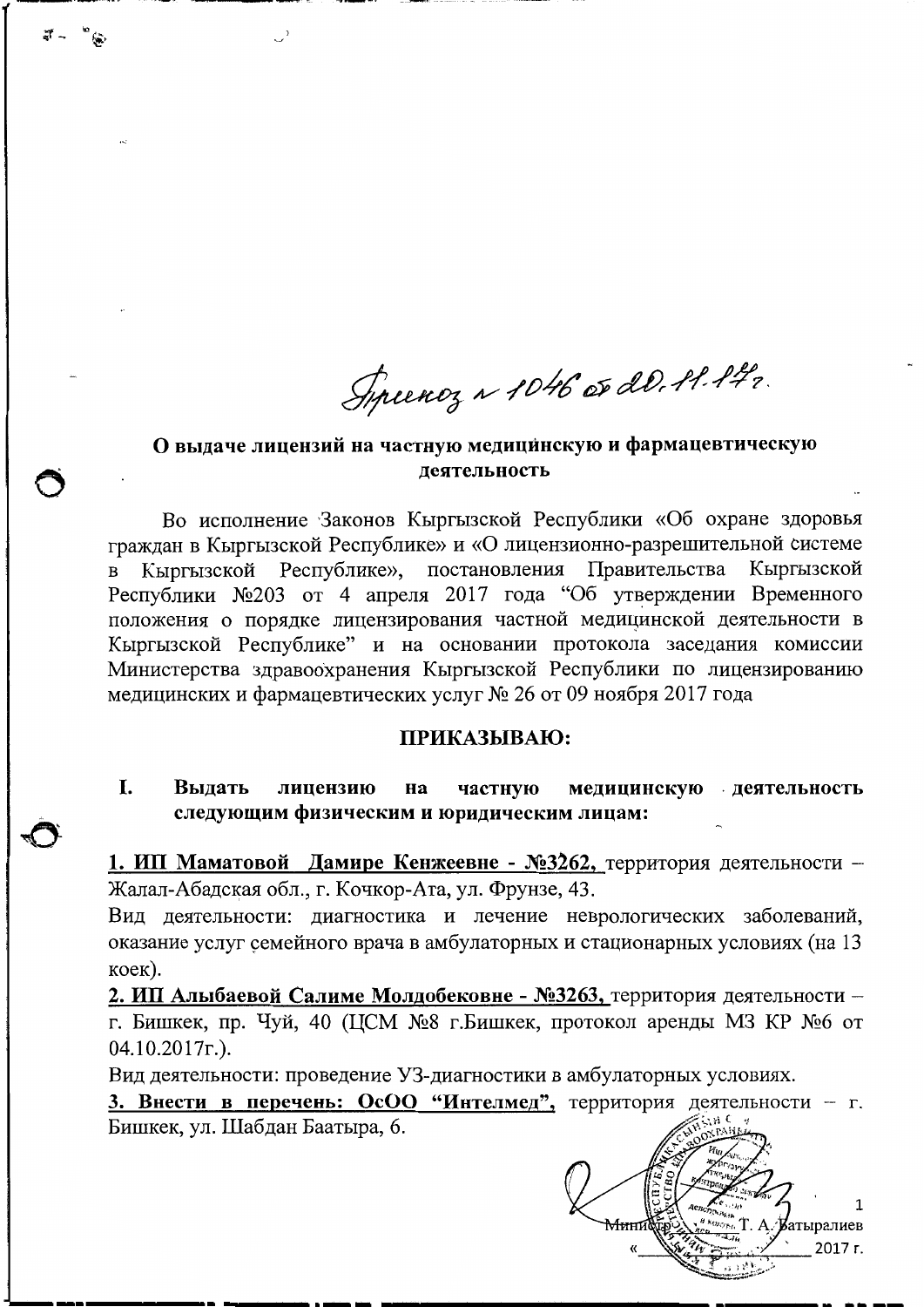(клиниколабораторной лиагностики деятельности: проведение Вил биохимических, бактериологических, ИФА и ПЦР лабораторных исследований) в амбулаторных условиях.

# Приемные пункты забора и сбора биоматериала по следующим адресам:

- 1. г. Бишкек, 7 мкр., д. 52/1;
- 2. Жалал-Абадская обл., г. Жалал-Абад, ул. Пушкина, 128а.

#### Выдать лицензию на частную фармацевтическую деятельность **II.** следующим юридическим лицам:

## 1. ОсОО «Гален-МЕД»-5112, территория деятельности КР,

- г. Бишкек, мкр. Джал-23, 10 (аптека).

Вид деятельности: реализация лекарственных средств.

2. ОсОО «АйДиМедикал»-5113, территория деятельности КР,

- г. Бишкек, ул. Почтовый тупик, 11 (производственный цех).

Вид деятельности: производство и реализация лекарственных средств.

3. ОсОО «Элдос»-5114, территория деятельности КР,

- Жалал-Абадская обл., Ноокенский р-н, г. Кочкор-Ата, ул. Фрунзе, 43д (аптека). Вид деятельности: реализация лекарственных средств.

4. ОсОО «Неболейка»-5115, территория деятельности КР,

- г. Бишкек, 4 мкр., 49/1 (аптека).

Вид деятельности: реализация лекарственных средств.

5. ОсОО «Akadem Plus» («Академ Плюс»), территория деятельности КР,

- Чуйская обл., Ысык-Атинский р-н, с. Новопокровка, ул. Ленина, 403,403а (аптечный склад для ограниченного ассортимента).

Вид деятельности: реализация лекарственных средств.

## III. Внести в Перечень заявленные аптечные учреждения:

1. ОсОО «НЕМАН - ФАРМ», территория деятельности КР,

- г. Бишкек, ул. Ахунбаева, б/н (аптечный пункт);

Вид деятельности: реализация лекарственных средств.

2. ОсОО «АЙЖАН», территория деятельности КР,

- Баткенская обл., Лейлекский р-н, с/у Кулунду, с. Кулунду, ул. Ниязматова, 12, ЦСМ с. Кулунду (протокол №4 от 27.06.2017г.) (аптечный пункт).

Вид деятельности: реализация лекарственных средств.

3. ИП Пусурманова Арзыкан Мамытовна, территория деятельности КР,

- Баткенская обл., Лейлекский р-н, г. Исфана, ул. Сторительная, б/н Лейлекская ТБ (протокол №4 от 27.06.2017г.) (аптечный пункт).

Вид деятельности: реализация лекарственных средств.

4. ОсОО «Айданафарм-Юг», территория деятельности КР,

- Ошская обл., Карасуйский р-н, с/у Шарк, с. Ташлак, ул. Узбекиетан, 10 (аптечный пункт);